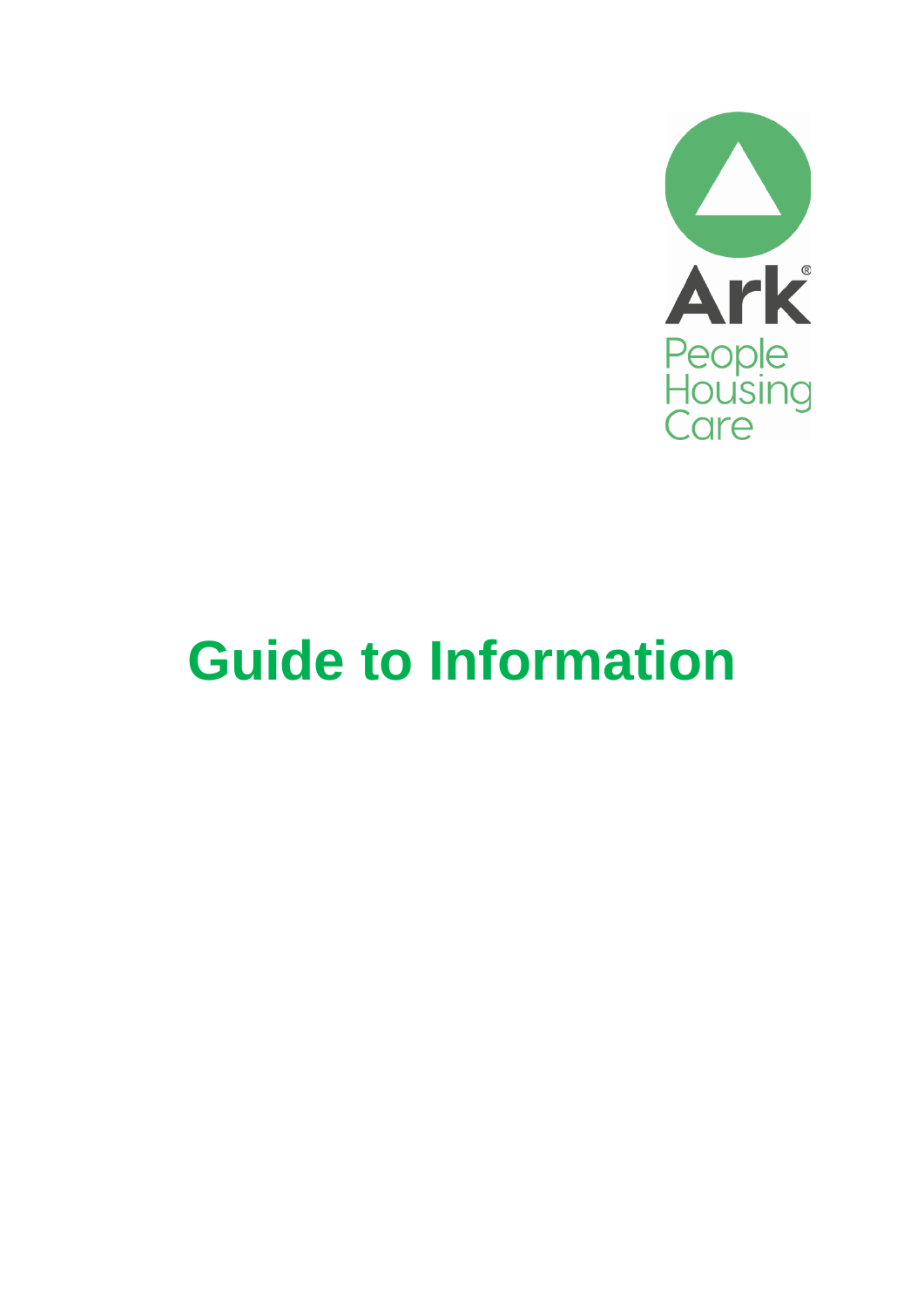## **Terms used in this document**

| <b>Term used</b>         | <b>Explanation</b>                                               |
|--------------------------|------------------------------------------------------------------|
| The Commissioner         | The Scottish Information Commissioner                            |
| <b>FOISA</b>             | The Freedom of Information (Scotland) Act 2002                   |
| <b>EIRs</b>              | Environmental Information (Scotland) Regulations 2004            |
| <b>Model Publication</b> | A standard framework for authorities to publish information      |
| Scheme                   | under FOISA, approved by the Scottish Information                |
|                          | Commissioner                                                     |
| <b>MPS</b>               | <b>Model Publication Scheme</b>                                  |
| Guide to                 | A guide that every public authority adopting the MPS must        |
| Information              | produce to help people access the information that the authority |
|                          | makes available                                                  |
| <b>MPS Principles</b>    | The six key principles with which all authorities adopting the   |
|                          | MPS must comply                                                  |
| Classes of               | Nine broad categories describing the types of information        |
| information              | authorities must publish (if the information is held)            |

## **Background**

The Freedom of Information (Scotland) Act 2002 (FOISA) requires that all housing associations/co-operatives in Scotland must produce and maintain a publication scheme. This must detail all of the key information that we publish and how you can access it. This Guide to Information is our publication scheme, and contains links to where you can find all of the information listed online.

Ark has adopted the Scottish Information Commissioner's (SIC) [Model Publication](https://www.itspublicknowledge.info/ScottishPublicAuthorities/PublicationSchemes/TheModelPublicationScheme.aspx)  [Scheme](https://www.itspublicknowledge.info/ScottishPublicAuthorities/PublicationSchemes/TheModelPublicationScheme.aspx) (MPS), and this Guide has been approved by the SIC.

#### **Formats other than on line**

All of the information listed is available on our website (unless stated), and completely free to access online. However, we understand that not everyone will have online access and where this is the case you can contact us to view this in our office (where this would be convenient).

If you would like a printed copy of any of the information listed, unfortunately we may have to charge a small fee to provide this. This fee will never exceed the cost of photocopying and postage – and we will let you know any total cost before we forward this to you.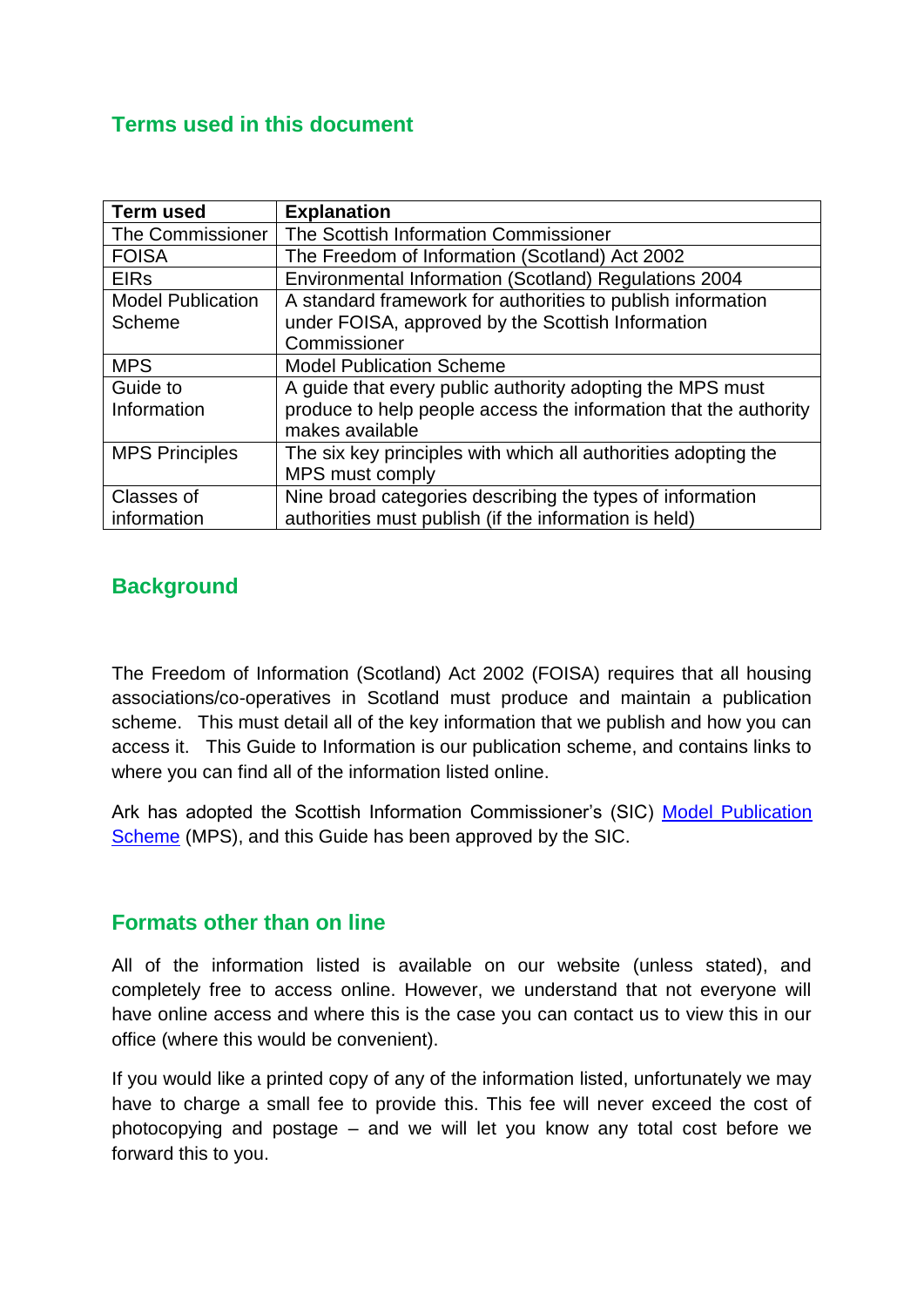Our charges for providing any information detailed in this guide are summarised below:

| Format                   | Charge                             |
|--------------------------|------------------------------------|
| Online                   | Free                               |
| View at our office       | Free                               |
| Print in black and white | 10p per A4 sheet, 20p per A3 sheet |
| Print in colour          | 20p per A4 sheet, 40p per A3 sheet |
| CD Rom                   | 50 <sub>p</sub>                    |
| Posted document/CD Rom   | Cost of postage incurred           |

If you would like to request information that we publish in a format other than online, or arrange a visit to our office to view information, please contact:

[foi@arkha.org.uk](mailto:foi@arkha.org.uk) 0131 447 9027

#### **Information that we cannot publish**

Whilst we will try to make all of the information we have detailed available, in rare cases there may be some information that we cannot make available. For example, sometimes if we were to publish certain Board of Management or Sub-Committee minutes, it could reveal personal details about an individual. This would be a breach of Data Protection legislation if we were to do so. When this is the case, we will remove any personal details before publication and highlight where and why we have done so.

#### **For how long will information be published?**

We aim, where possible, to publish information for at least the current and previous two financial years. When we review any document – e.g. our policies – to avoid confusion we will only publish the current version once it has been updated.

## **Copyright and re-use**

Where we hold the copyright on our published information, the information may be copied or reproduced without formal permission, provided that:

- It is copied accurately
- It is not used in a misleading context
- The source of the material is identified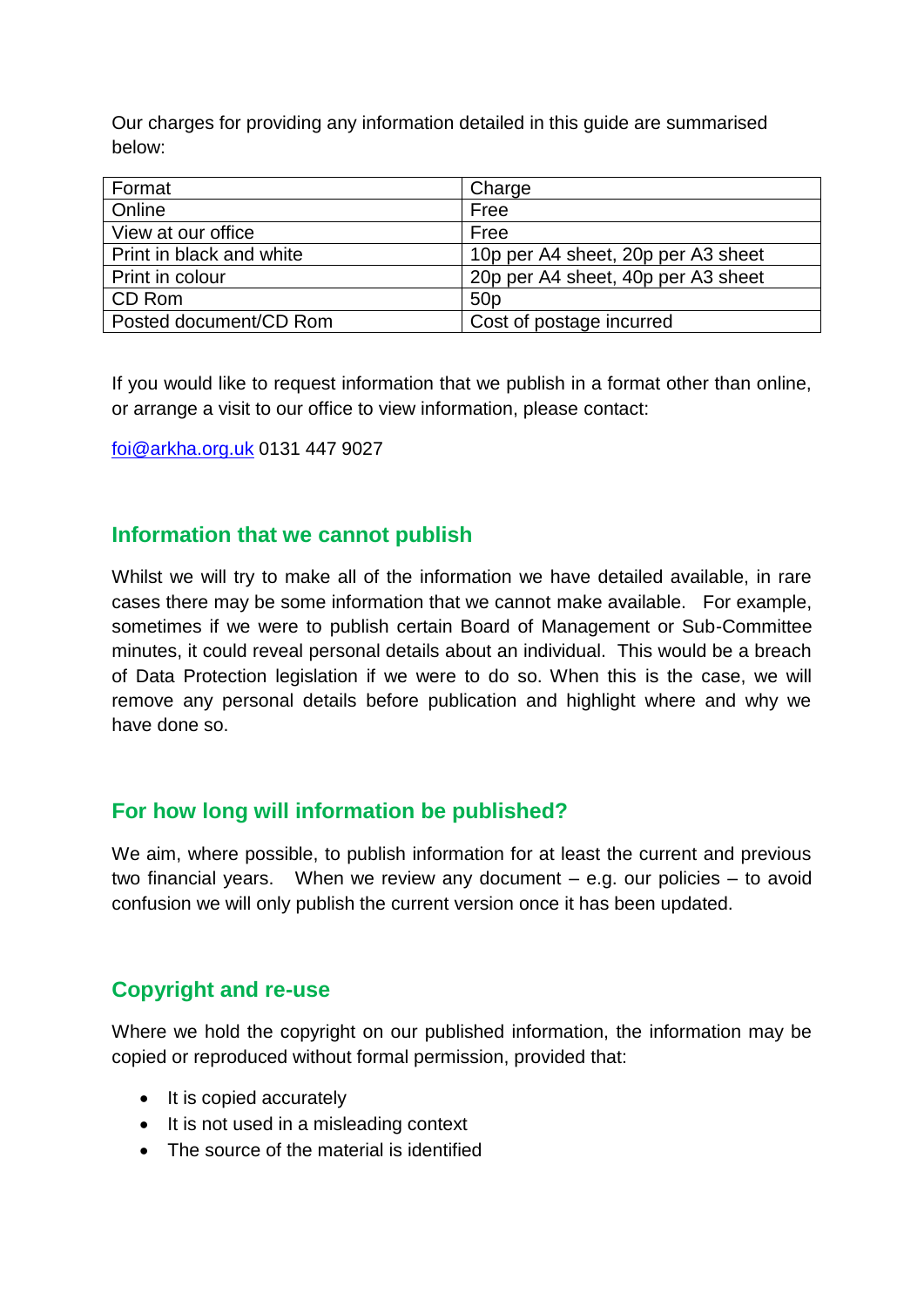## **Contact us**

If you have any queries about anything contained within this Guide to Information, or if there is some information that you cannot find that you would like to access, please contact: foi@arkha.org.uk 0131 447 9027

### **The information we make available to you**

Under the MPS, the information we provide must be listed under certain "classes" of information. These are the categories of information that are detailed below. As FOI applies to other bodies and sectors across Scotland – such as Scottish Government and Councils for example –this means that not all of the categories in the MPS apply to housing associations/co-operatives.

The details of all the information we hold under each of the classes that apply to our organisation, and hyperlinks to access this information when available online, are outlined below.

| Class 1 - About Ark, Information about Ark, who we are, where to find us, how to |                                                 |  |
|----------------------------------------------------------------------------------|-------------------------------------------------|--|
| contact us, how we are managed, and our external relations.                      |                                                 |  |
|                                                                                  | Our vision, mission and values                  |  |
|                                                                                  | Our corporate objectives                        |  |
|                                                                                  | Our areas of operation                          |  |
|                                                                                  | Our business plan                               |  |
| Description of who we are                                                        | Our tenants handbook                            |  |
|                                                                                  | Address, telephone number and email address for |  |
|                                                                                  | general enquiries                               |  |
| <b>Location and Opening</b>                                                      | <b>Opening Times</b>                            |  |
| Arrangements                                                                     | <b>Housing Team Details</b>                     |  |
|                                                                                  | <b>Asset Team Details</b>                       |  |
|                                                                                  | Contact details for making a complaint          |  |
|                                                                                  | This document is our Publication Scheme and     |  |
|                                                                                  | Guide to Information                            |  |
|                                                                                  | This document provides information on charging  |  |
| Information relating to                                                          | Contact details and advice on making an FOI     |  |
| Freedom of Information                                                           | request                                         |  |
|                                                                                  | <b>Freedom of Information and EIR Policy</b>    |  |
|                                                                                  | <b>Freedom of Information Procedure</b>         |  |
|                                                                                  | Charging schedule for environmental information |  |
|                                                                                  | provided in response to requests under the EIRs |  |
|                                                                                  | <b>Board of Management Members</b>              |  |
|                                                                                  | Information on the role of the Governing Body,  |  |
|                                                                                  | <b>Governance structure and Sub-Committees</b>  |  |
| About our Governing Body                                                         | information on Board of Management and Sub-     |  |
|                                                                                  | <b>Committee remits</b>                         |  |
|                                                                                  | How to Become Part of the Governing Body        |  |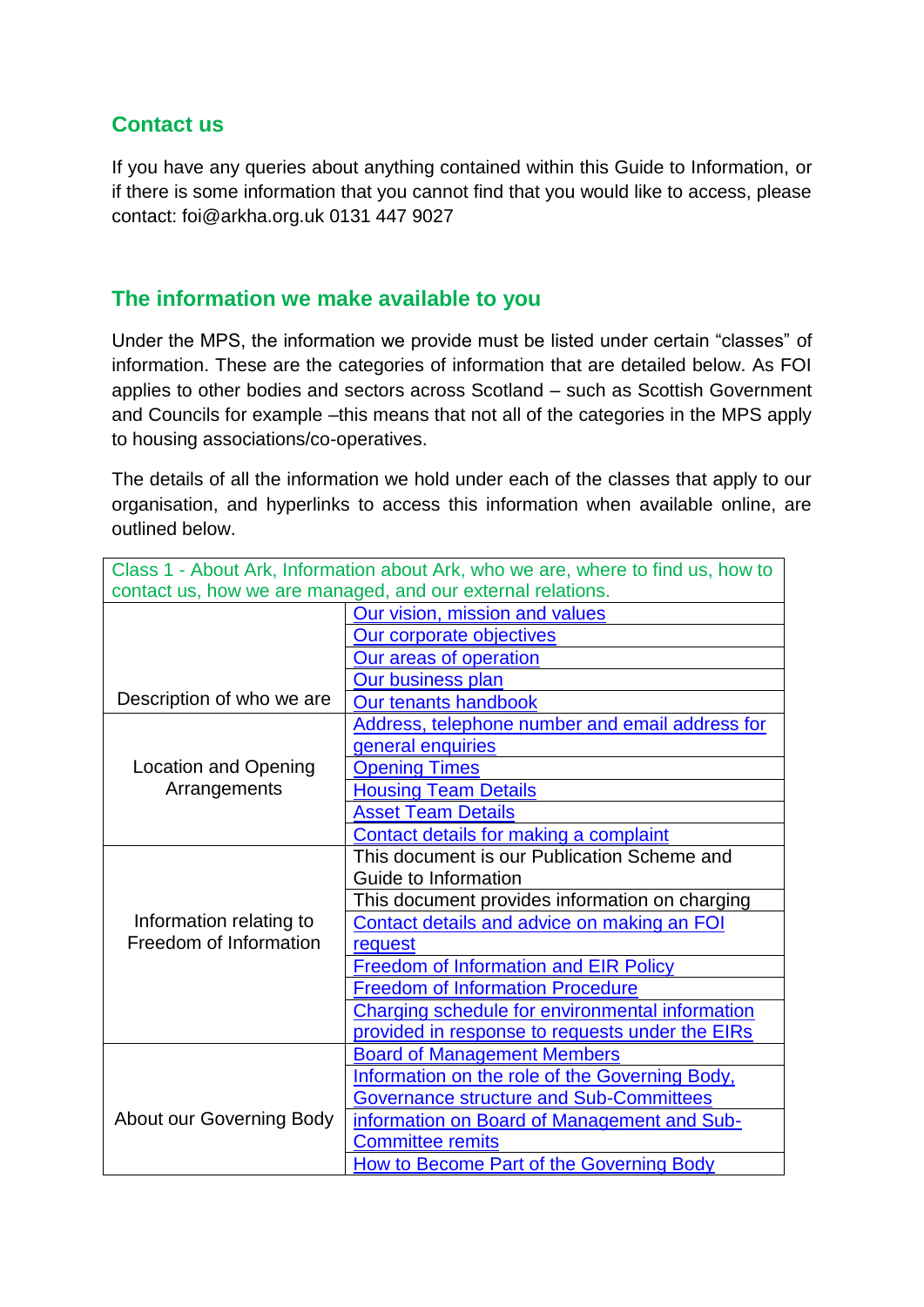|                                                | <b>Our Executive Team</b>                            |
|------------------------------------------------|------------------------------------------------------|
| About Our Staff                                | <b>Our Leadership Team</b>                           |
|                                                | <b>Our Organisational chart</b>                      |
|                                                | <b>Our Rules</b>                                     |
|                                                | <b>Our Standing Orders</b>                           |
|                                                | <b>Our Membership Policy</b>                         |
|                                                | Our Code of Conduct for staff                        |
|                                                | <b>Our Code of Conduct for Governing Body</b>        |
| Governance Documents<br>and Corporate Policies | <b>Members</b>                                       |
|                                                | <b>Our Entitlements Payments and Benefits Policy</b> |
|                                                | Our Expenses Policy can be accessed here             |
|                                                | <b>Our Equality Policy</b>                           |
|                                                | <b>Our Health and Safety Policy</b>                  |
|                                                | <b>Our Sustainability Policy</b>                     |
| <b>Relationships with</b>                      | <b>Our Legal and Regulatory Framework</b>            |
| Regulators                                     |                                                      |
| Group details                                  | <b>Our subsidiary Ark Services Ltd</b>               |
|                                                | <b>Our subsidiary Ark Commercial Investment</b>      |

| Class 2 - How we deliver our functions and services, Information about our work,<br>our strategy and policies for delivering services and information for our service<br>users. |                                                  |  |
|---------------------------------------------------------------------------------------------------------------------------------------------------------------------------------|--------------------------------------------------|--|
|                                                                                                                                                                                 | <b>Information on our Housing Services</b>       |  |
|                                                                                                                                                                                 | Information on our Care and Support services     |  |
|                                                                                                                                                                                 | <b>How to Report a Repair</b>                    |  |
|                                                                                                                                                                                 | <b>Repairs and Maintenance Responsibilities</b>  |  |
|                                                                                                                                                                                 | information                                      |  |
|                                                                                                                                                                                 | <b>Right to Repair information</b>               |  |
| How to use our services                                                                                                                                                         | How to Apply for a House                         |  |
|                                                                                                                                                                                 | How to Get Information about Tenancy Support     |  |
|                                                                                                                                                                                 | How to Make a Complaint                          |  |
|                                                                                                                                                                                 | <b>How to Speak to a Housing Officer</b>         |  |
|                                                                                                                                                                                 | <b>How we Consult with Tenants and Other</b>     |  |
|                                                                                                                                                                                 | Customers to inform and improve service delivery |  |
|                                                                                                                                                                                 | and develop new services                         |  |
|                                                                                                                                                                                 | All ARK Policies and Procedures can be accessed  |  |
|                                                                                                                                                                                 | from this page                                   |  |
|                                                                                                                                                                                 | <b>Housing Policies &amp; Procedures</b>         |  |
|                                                                                                                                                                                 | <b>Asset Management Policies and Procedures</b>  |  |
|                                                                                                                                                                                 | <b>Allocations Policy</b>                        |  |
|                                                                                                                                                                                 | <b>Landlord Responsibilities Policy</b>          |  |
|                                                                                                                                                                                 | <b>Control of Asbestos Procedure</b>             |  |
|                                                                                                                                                                                 | <b>Rent Collection Policy</b>                    |  |
|                                                                                                                                                                                 | <b>Data Protection Policy</b>                    |  |
|                                                                                                                                                                                 | <b>Equality and Diversity Policy</b>             |  |
|                                                                                                                                                                                 | <b>Estate Management Procedure</b>               |  |
| Policies and procedures                                                                                                                                                         | <b>Health and Safety Policy and procedures</b>   |  |
|                                                                                                                                                                                 | Legionella and Water Hygiene Management          |  |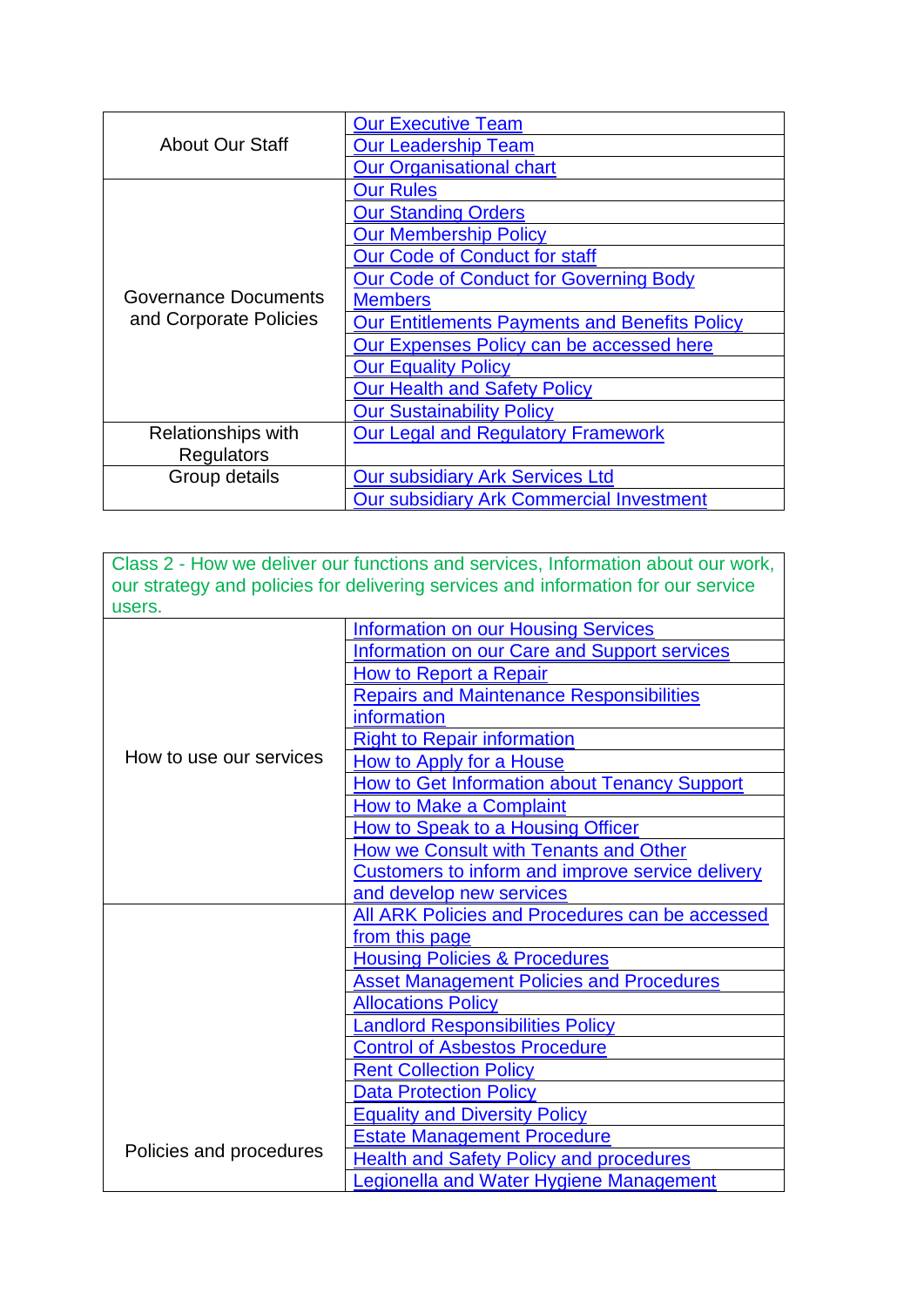| <b>Procedure</b>                                    |
|-----------------------------------------------------|
| <b>Procurement of Goods and Services Policy</b>     |
| <b>Risk Management Policy</b>                       |
| <b>Rent Charging Policy</b>                         |
| <b>Right to Repair Procedure</b>                    |
| <b>Reactive Repairs Procedure</b>                   |
| <b>Rechargeable Repairs Procedure</b>               |
| <b>Sustainability and Environmental Policy</b>      |
| <b>Tenant Consultation and Participation Policy</b> |
| <b>Sustaining Tenancies Policy</b>                  |

| Class 3 - How we take decisions and what we have decided, Information about<br>the decisions we take, how we make decisions and how we involve others. |                                                         |  |
|--------------------------------------------------------------------------------------------------------------------------------------------------------|---------------------------------------------------------|--|
|                                                                                                                                                        | <b>Board of Management Meeting Minutes</b>              |  |
|                                                                                                                                                        | Please email accesstoinfo@arkha.org.uk if there         |  |
| <b>Governing Body Meetings</b>                                                                                                                         | are any reports or papers you wish to view              |  |
|                                                                                                                                                        | <b>Board of Management Agendas</b>                      |  |
|                                                                                                                                                        | <b>Our Tenant Consultation and Participation Policy</b> |  |
| Consultation and                                                                                                                                       | Information in relation to our recent consultations     |  |
| Participation                                                                                                                                          | Our Tenant and Supported Person Scrutiny Panel          |  |

| Class 4 - What we spend and how we spend it, Information about our strategy |                                                        |  |
|-----------------------------------------------------------------------------|--------------------------------------------------------|--|
| for, and management of, financial resource                                  |                                                        |  |
|                                                                             | Information on our funding sources can be              |  |
|                                                                             | accessed in our audited accounts                       |  |
|                                                                             | Ark's most recent budget summary report can be         |  |
|                                                                             | accessed here                                          |  |
| Information about our                                                       | Ark's Finance Policies and Procedures can be           |  |
| accounts and budgets                                                        | accessed here                                          |  |
| Our programme of works                                                      | <b>New Developments</b>                                |  |
| and projects                                                                | <b>Capital Works Programmes/Plans Information</b>      |  |
|                                                                             | <b>Our Expenses and Allowances Policy</b>              |  |
|                                                                             | <b>Information on Senior Staff/ Governing Body</b>     |  |
|                                                                             | Members' expenses                                      |  |
|                                                                             | Information on our pay and grading structure for       |  |
| Spending relating to staff                                                  | <b>Care and Support</b>                                |  |
|                                                                             | Information on our pay and grading structure for       |  |
| and governing body                                                          | Head Office roles can be accessed here                 |  |
|                                                                             | <b>General Information about Investments and Staff</b> |  |
|                                                                             | <b>Pension Scheme</b>                                  |  |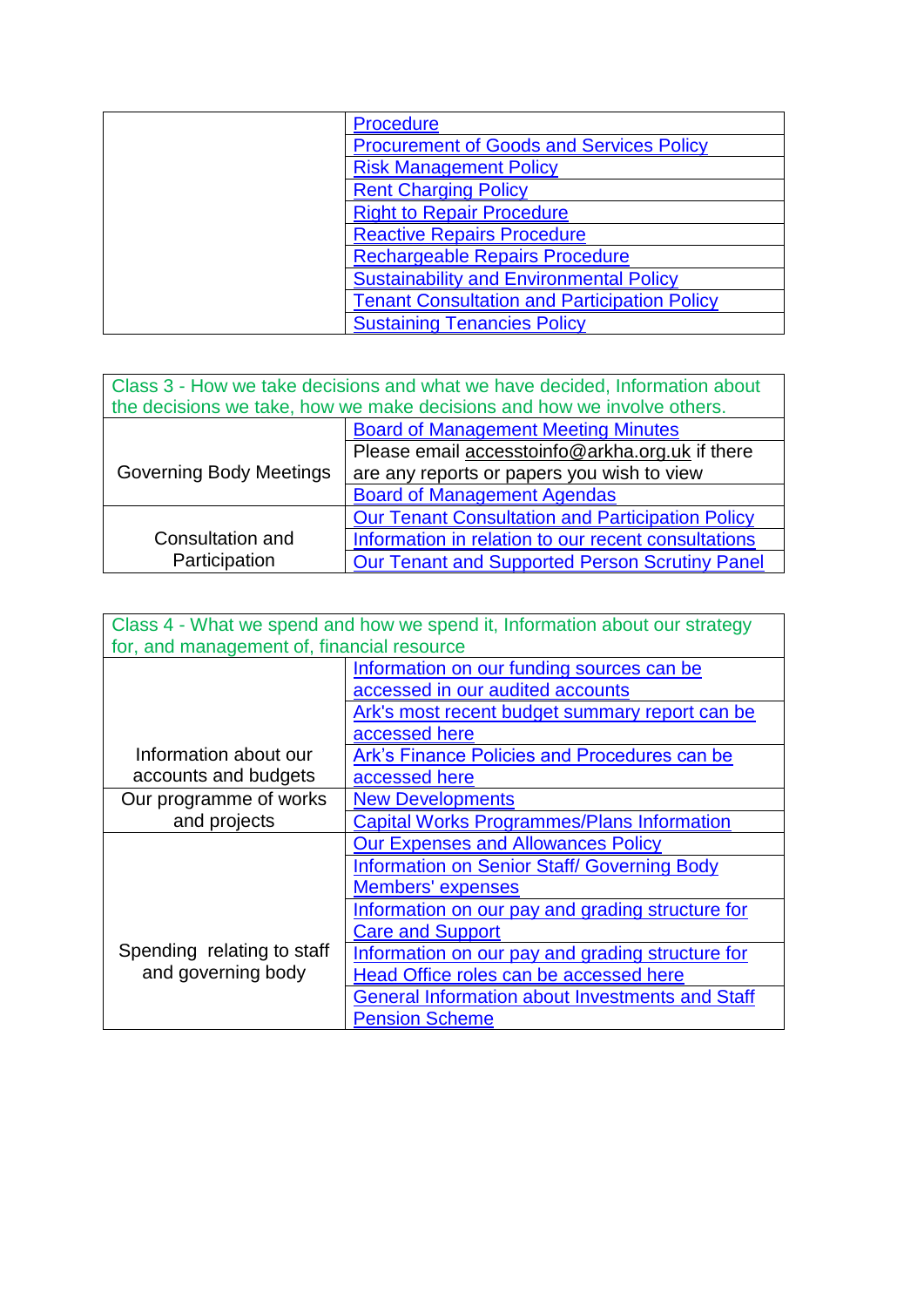| Class 5 - How we manage our human, physical and information resources- |                                                                                             |  |
|------------------------------------------------------------------------|---------------------------------------------------------------------------------------------|--|
| Information about how we manage the human, physical and information    |                                                                                             |  |
| resources of the authority.                                            |                                                                                             |  |
|                                                                        | ARK's People and Organisational Development<br>Strategy is currently under development. For |  |
|                                                                        | further information contact Michael Catlin, Head of                                         |  |
|                                                                        | <b>People and Organisational Development</b>                                                |  |
| <b>Human Resources</b>                                                 | Our Staffing Structure, as set out in our                                                   |  |
|                                                                        | organisational chart, can be accessed here                                                  |  |
|                                                                        | Our Human Resources Policies, Procedures and                                                |  |
|                                                                        | <b>Guidelines</b>                                                                           |  |
|                                                                        | Our Collective Agreement with Unite the Union                                               |  |
|                                                                        | <b>Summary of Professional Organisations/ Trade</b>                                         |  |
|                                                                        | Bodies of which we are a member                                                             |  |
|                                                                        | Asset Management Strategy under Development,                                                |  |
|                                                                        | for further details please contact David Gray Head                                          |  |
|                                                                        | of Asset Management                                                                         |  |
|                                                                        | Our most recent report on compliance with the                                               |  |
|                                                                        | <b>Scottish Housing Quality Standard</b>                                                    |  |
|                                                                        | Our most recent report on compliance with the                                               |  |
| <b>Physical Resources</b>                                              | <b>Energy Efficiency Standard for Social Housing</b>                                        |  |
|                                                                        | Information provided to the Scottish Housing                                                |  |
|                                                                        | Regulator in relation to our land and property                                              |  |
|                                                                        | holdings                                                                                    |  |
|                                                                        | We are currently working on development                                                     |  |
|                                                                        | proposals in Penicuik and Livingston. For further                                           |  |
|                                                                        | details please contact David Gray Head of Asset                                             |  |
|                                                                        | <b>Management</b>                                                                           |  |
|                                                                        | <b>Ark's Retention of Documents Procedure</b>                                               |  |
|                                                                        | <b>General Privacy Notice</b>                                                               |  |
| <b>Information Resources</b>                                           | <b>Privacy Notice - Supported Person</b>                                                    |  |
|                                                                        | <b>Privacy Notice - Board Member</b>                                                        |  |
|                                                                        | <b>Privacy Notice - Employees</b>                                                           |  |
|                                                                        | <b>Privacy Notice - Housing Applicants and Tenants</b>                                      |  |
|                                                                        | <b>Privacy Notice - Ark Services Ltd</b>                                                    |  |
|                                                                        | <b>Data Protection Policy</b>                                                               |  |

| Class 6 - How we procure goods and services from external providers-<br>Information about how we procure works, goods and services, and our contracts<br>with external providers. |                                                     |
|-----------------------------------------------------------------------------------------------------------------------------------------------------------------------------------|-----------------------------------------------------|
| Information about our key service delivery                                                                                                                                        |                                                     |
|                                                                                                                                                                                   |                                                     |
|                                                                                                                                                                                   | contractors                                         |
| Our contractors and                                                                                                                                                               | Information about our regulated Procurement         |
| suppliers                                                                                                                                                                         | <b>Contracts awarded</b>                            |
|                                                                                                                                                                                   | Our Procurement of Goods and Services policy        |
|                                                                                                                                                                                   | <b>Our Prices, Quotations and Tenders Procedure</b> |
|                                                                                                                                                                                   | Register of contracts awarded, which have gone      |
|                                                                                                                                                                                   | through formal tendering, including name of         |